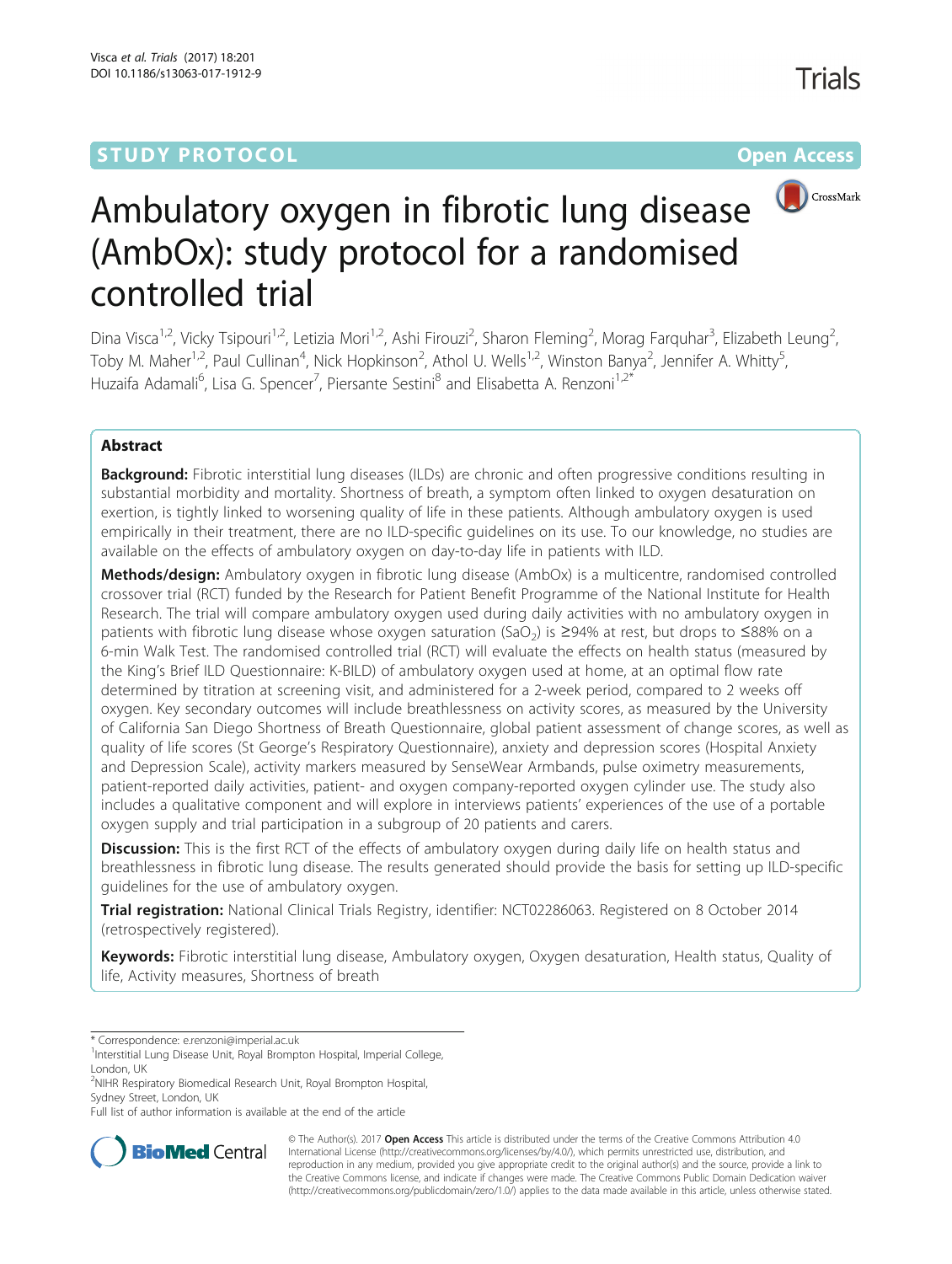# Background

The hallmark symptom of fibrotic interstitial lung diseases (ILD) is breathlessness, which progressively limits the ability of patients to carry out routine activities and ultimately can affect their independence. Breathlessness is the main determinant of quality of life in patients with idiopathic pulmonary fibrosis (IPF), the most common of the idiopathic ILDs [[1\]](#page-9-0). Fibrotic lung diseases profoundly affect an individual's sense of wellbeing, with anxiety, depression and fatigue often accompanying exertional limitation, leading to a loss of health status. With limited pharmacological therapy proven to prolong survival in many ILDs, attempts to improve or maintain health status are of crucial importance.

Breathlessness on exertion, formally measured by the 6-min Walk Test (6MWT) [[2](#page-9-0)], is often associated with a fall in oxygen saturation (SaO<sub>2</sub>), which in ILD patients can be particularly marked [\[3](#page-9-0)–[6](#page-9-0)]. The 6MWT is a widely used field test measuring functional exercise capacity, repeatedly observed to have good validity as a functional and prognostic marker in IPF [\[7](#page-9-0), [8\]](#page-9-0). Ambulatory oxygen used during a 6MWT or bicycle endurance test has been reported to improve breathlessness, distance walked, and breathlessness recovery time [[9, 10](#page-9-0)]. Frank and coauthors reported that further up-titration of ambulatory oxygen in order to maintain saturation values above 90% and/or reaching a 6-L/min flow rate during a 6MWT seemed to improve exercise capacity in IPF, as measured by a 6MWT, even in patients already using oxygen at home [\[11](#page-9-0)]. However, two studies have failed to report a significant benefit on distance walked or dyspnoea of supplemental oxygen on either the 6MWT [\[12\]](#page-9-0) or a shuttle endurance test [\[13\]](#page-9-0), possibly because neither adequately titrated oxygen requirements to appropriately correct the patient's exertional desaturation, as suggested in a recent Cochrane review [[14\]](#page-9-0).

Although a number of chest physicians prescribe ambulatory oxygen to ILD patients with desaturation on exercise, there are no nationally recognised guidelines to direct ambulatory oxygen prescription. In particular, NICE guidelines for oxygen use only address chronic obstructive pulmonary disease (COPD): ([http://guidance.nice.org.uk/](http://guidance.nice.org.uk/CG101) [CG101\)](http://guidance.nice.org.uk/CG101), a disease which markedly differs from IPF or other ILDs. The recent British Thoracic Society (BTS) oxygen guidelines only briefly touch on ambulatory oxygen and give no specific guidance on its use in ILD, indeed recommending against its use in most cases [[15\]](#page-9-0). Specifically, there are no published studies investigating the effects of ambulatory oxygen on day-to-day life in patients with fibrotic ILD, or assessing whether oxygen-induced improvements in 6MWT performance predict response to supplemental oxygen during activities of daily living, and an overall improvement in health status.

We have, therefore, planned a prospective study to assess whether individuals with fibrotic ILD whose  $a_2$ falls to  $\leq 88\%$  on a 6MWT, but are not hypoxic at rest, benefit from the use of ambulatory oxygen in their daily lives, by assessing changes in health status. The proposed project is the first of its kind in ILD, and addresses an under-researched area in urgent need of study. The study has the potential to lead to significant advances in the treatment and the understanding of exercise limitation in patients with ILD, and will represent an essential step towards the development of guidelines on oxygen use in ILD.

# **Objectives**

The main aim of this project is to establish whether ambulatory oxygen in patients with fibrotic ILD whose oxygen saturation falls to ≤88% on a 6MWT, leads to a significant improvement in health status, as measured by the King's Brief Interstitial Lung Disease Questionnaire (K-BILD) [\[16](#page-9-0)]. Key additional outcomes will be the evaluation of dyspnoea during activities of daily living as measured by the University of California San Diego Shortness of Breath Questionnaire (UCSD SOBQ) [\[17](#page-9-0)], as well as the global patient assessment of change [\[18](#page-9-0)]. Further secondary outcomes will include monitored (SenseWear Armbands) and patient-recorded activity parameters, as well as quality of life scores assessed by the St. George's Respiratory Questionnaire (SGRQ) [[19](#page-9-0)] and the Hospital Anxiety and Depression Scale (HADS) [[20\]](#page-9-0). We also aim to assess whether the improvement in 6MWT performance induced by portable oxygen can predict benefit of ambulatory oxygen in day-to-day living, by a placebo air-controlled 6MWT performed at the start of the study, to assess changes to the 6MWT parameters induced by supplemental oxygen. An economic evaluation will assess the potential value for money provided by ambulatory oxygen by comparing the health system costs and health-related benefits to those of no ambulatory oxygen.

In addition, qualitative semistructured interviews at the end of the 4-week period in a subgroup of 20 patients will be conducted to evaluate patients' and carers' experiences regarding the use of ambulatory oxygen and trial participation.

# Methods/design

The AmbOx study is a UK, multicentre, prospective, randomised controlled crossover trial of ambulatory oxygen against no ambulatory oxygen over a 4-week period (2 weeks on ambulatory oxygen and 2 weeks on no portable oxygen), to evaluate the effects of ambulatory oxygen on health status in patients with ILD. Patients whose SaO<sub>2</sub> at rest is ≥94% will be screened by performing a 6MWT as part of their routine clinical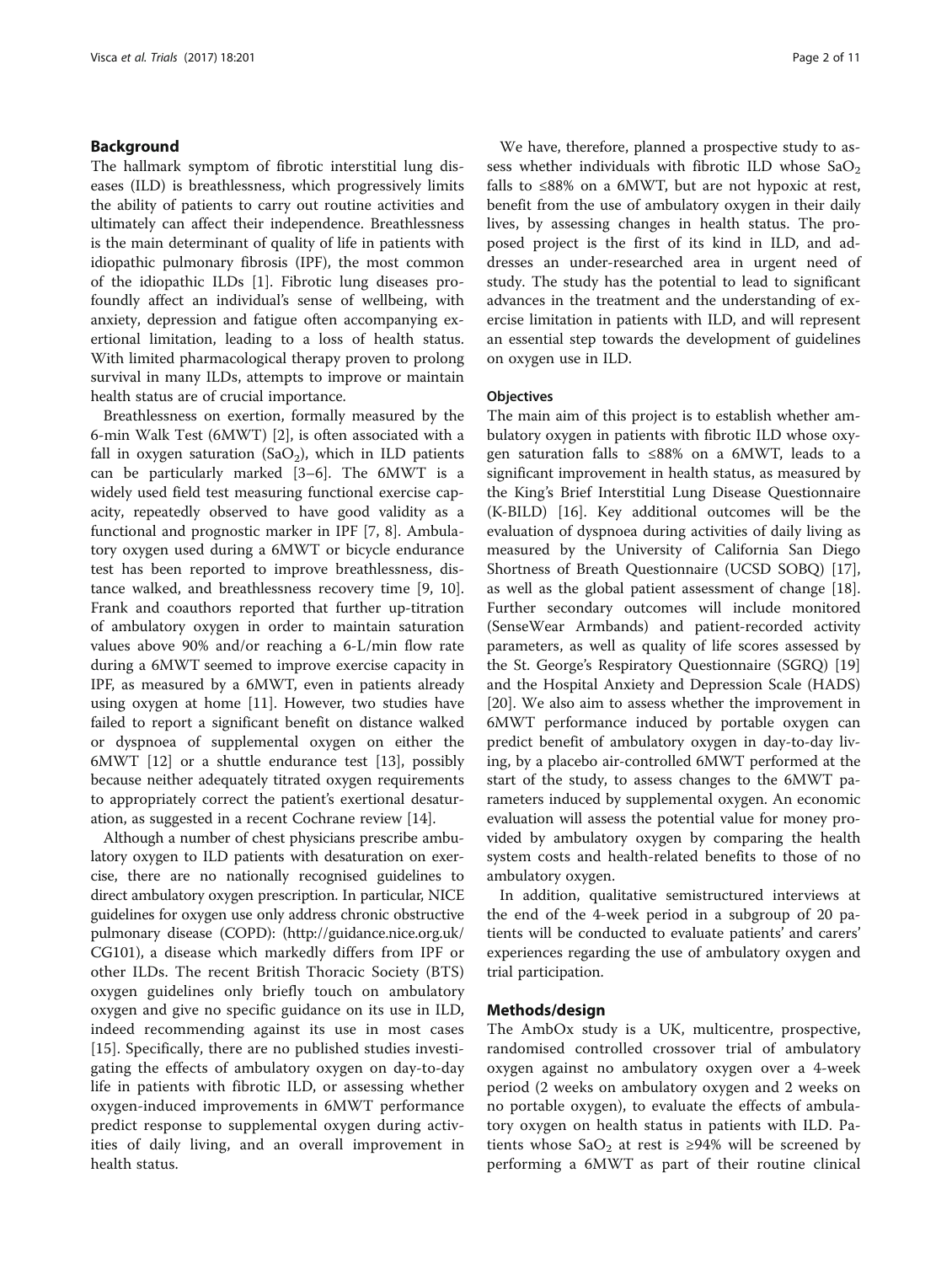assessment in order to identify those patients whose SaO<sub>2</sub> drops to ≤88%. In those who desaturate below this threshold, a further 6MWT will be conducted with titration of oxygen flow so that for least half of the 6MWT, oxygen saturation with supplemental oxygen is maintained at >90% (for more detailed information on oxygen titration, see section 10.2 of the protocol (Additional file [1\)](#page-8-0).

Following consent to the study, patients meeting eligibility criteria and deemed clinically stable at the end of the 2-week run-in period, and not expecting to require any change in their background medication, will be assigned in random order to 2 weeks on ambulatory oxygen or no oxygen during the baseline visit. Optimal oxygen flow rates will be determined during the screening visit on the basis of the entry 6MWT on oxygen, as detailed above. At the start of the active part of the trial, the effects of ambulatory oxygen on 6MWT performance will be formally evaluated by performing two 6MWTs, one on oxygen and one on placebo air-filled canisters, at the flow rate identified during the screening visit, in random order, with a rest of at least 30 min between tests. The patient will be blind to the content of the canisters. Measured parameters will include 6MWT distance, oxygen saturation and heart rate measured continuously (WristOx2™ model 3150), Borg Dyspnoea and Fatigue Score [\[21\]](#page-9-0) before and at the end of the test, time to recovery of heart rate, and oxygen saturation. These parameters will be related to changes in the primary and secondary outcome variables as detailed in subsequent sections, to identify any baseline predictors of responsiveness. Two different randomisation lists, independent of each other, will, therefore, be used. One randomisation list will determine the order of placebo air versus oxygen-filled canisters for the placebocontrolled 6MWT occurring at the baseline visit, the other randomisation list will determine the order of oxygen versus no intervention for the 4-week trial.

Following completion of the 2 weeks on the treatment arm assigned during the baseline visit (ambulatory oxygen or no intervention), patients will cross over to receive the alternative treatment for a further 2 weeks. The study design is outlined in Additional file [2:](#page-8-0) Figure S1. More details are available in the AmbOx protocol, version 3.0, dated 1 December 2014 (Additional file [1](#page-8-0)).

# Location and setting

AmbOx is sponsored by the Royal Brompton and Harefield NHS Foundation Trust and will recruit subjects from three UK centres (RBH; Aintree University Hospital led by LGS; Bristol ILD Unit led by HA), all with expertise in ILD.

# Study population and eligibility criteria

A total of 80 subjects will be enrolled and randomised. Subjects should fulfil the following criteria:

- A diagnosis of fibrotic lung disease, including idiopathic pulmonary fibrosis, fibrotic nonspecific interstitial pneumonia, fibrotic hypersensitivity pneumonitis, fibrotic organising pneumonia and nonclassifiable fibrotic ILD. Patients with fibrotic sarcoidosis or connective tissue disease (CTD) associated fibrotic ILD will be included provided that there is no significant musculoskeletal involvement
- Patients whose oxygen saturation  $(SaO<sub>2</sub>)$  at rest on room air is ≥94% and falls to ≤88% on a baseline 6MWT
- Patients with stable symptoms (no changes in medications and no chest infections) and treatment during the period of 4 weeks prior to being randomised into the study, including the 2-week run-in period
- Patients able to provide written informed consent

The Patient Information Sheet and Informed Consent Form can be found in Additional files [3](#page-8-0) and [4](#page-8-0), respectively. Subjects should not enter the study if any of the exclusion criteria listed in Additional file [5](#page-8-0) are present. Patient will have had an echocardiogram and spirometry performed within 6 months prior to the screening visit or within 6 weeks following this. Serum brain natriuretic peptide (BNP) levels will be collected for all patients within a month from the screening visit.

# Intervention

Light-weight oxygen gas cylinders will be used to provide oxygen during activities (ambulatory oxygen). Ambulatory oxygen will be provided by the relevant oxygen companies in the UK, through submission of a Home Oxygen Order Form (HOOF) based on the location of the patient participating in the study. Overall, there are four oxygen companies which provide supplemental oxygen in the UK, including Air Liquide (which services North and South London, North and South West England, and the East Midlands), BOC (Eastern England and NorthEast), Baywater Healthcare (Yorkshire and Humberside, West Midlands and Wales) and Dolby Vivisol (South Central England and South East Coast). Continuous oxygen flow via nasal cannulae will be used for all patients to standardise mode of delivery. Oxygen flow rates will be determined on the basis of the entry 6MWT on oxygen, so as to maintain oxygen saturation of ≥90% for at least half of the 6MWT, where possible. If the patients are randomised to start on oxygen on the first 2 weeks of the 4-week trial period, the company will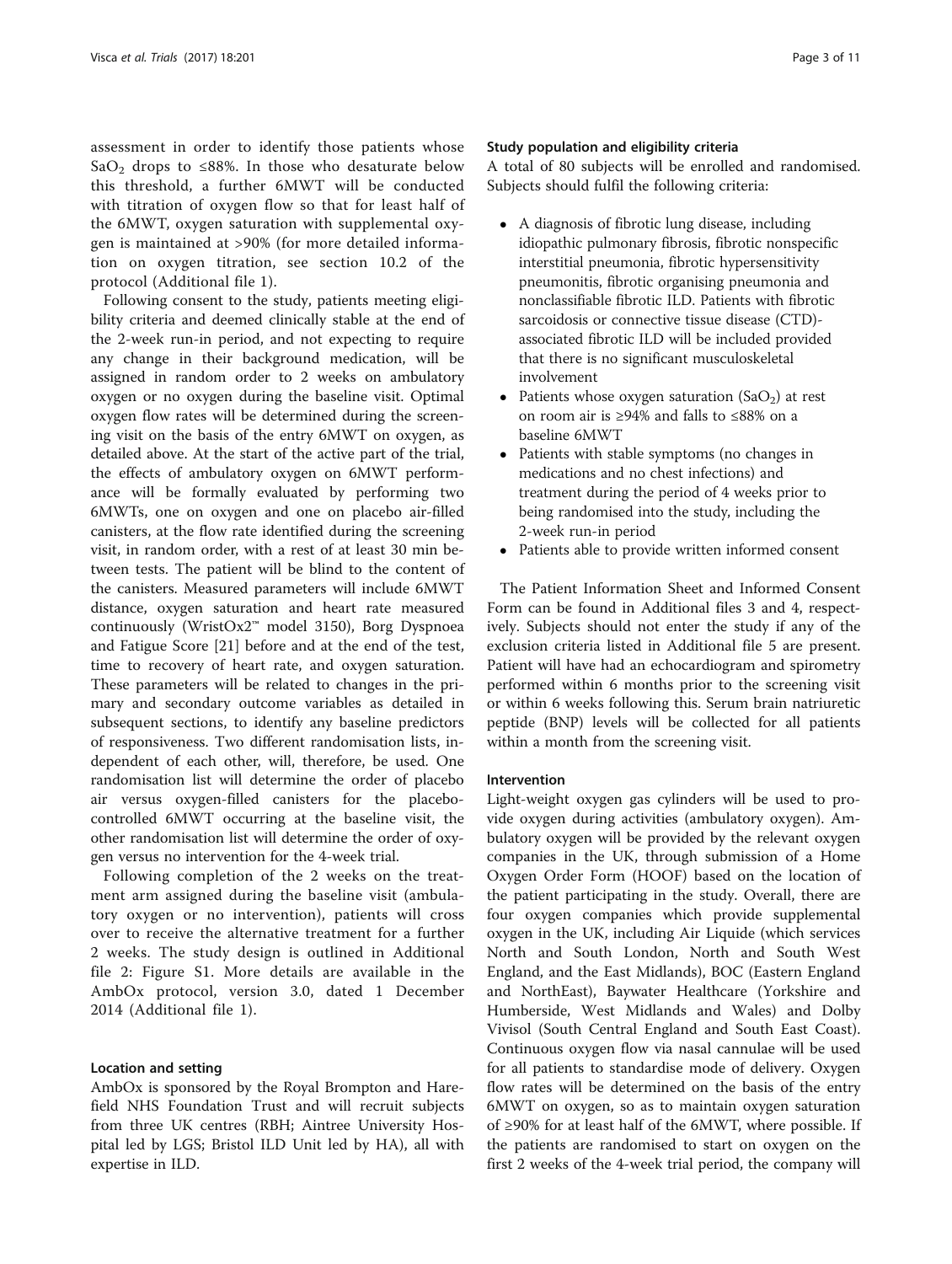be asked to remove any unused oxygen cylinders on the day of the crossover to the 2 weeks 'off' oxygen. To determine oxygen use during the 2 weeks when patients are randomised to be on treatment, patients will be asked to keep a daily diary recording the number of hours spent using oxygen. Investigators will also ask the relevant oxygen company to provide the number of cylinders delivered to the patient per week along with the number of any unused or partially used cylinders (approximating to the nearest 25%) at the end of the 2 weeks on oxygen, wherever possible. To further validate patient-reported use of oxygen cylinders, a researcher at the Aintree site will sample 10 consecutive patients living in the nearby area and will visit patients at home at the end of the 2 weeks of ambulatory oxygen to independently assess numbers of fully used, half-used and full oxygen cylinders. Comparison between patientand researcher-reported cylinders use will be included in data analysis. More information is provided in Section 13 of the study protocol.

The study design does not include a placebo arm because:

- The intervention is a combination of possible benefits from oxygen and the disadvantage of canister weight. These cannot be separated. Placebo control is impossible because there is no means of providing placebo weight. Attempts to control solely for oxygen use without taking canister weight into account would not be clinically meaningful. In a recent COPD study, cylinder weight was reported as a barrier to use by 93% of study participants [\[22\]](#page-9-0)
- A positive result against an air-filled canister arm would be clinically uninterpretable. This is a study design in which the 'placebo' would be actively harmful to study participants. Carriage of an air-filled cylinder would be expected to lead to earlier desaturation and reduced exercise tolerance. Such a design would not inform the real-life comparison between oxygen plus cylinder and no intervention
- It should also be stressed that objective measures of change will be evaluated as secondary endpoints: we expect to explore correlations between these variables and the primary endpoint to exclude the possibility that an observed treatment benefit on the primary endpoint might be confounded by a placebo effect

# Concomitant medication

It will be possible to introduce any rescue medication during the study period as judged appropriate by the treating physician. However, the aim is to enrol subjects whose treatment is not expected to change during the

4-week treatment period of the trial. Patients who are on established treatment for their ILD, with immunosuppressants, corticosteroids, N-Acetyl Cysteine (NAC) and/or antifibrotic agents, will continue on their regular medication. Concomitant medication will be recorded in patient's notes and the Case Report Forms (CRFs).

# **Outcomes**

# Primary outcome measure

 Difference in the health status measured by the K-BILD (global score and its three domains) [\[16](#page-9-0)] between the two treatment arms (ambulatory oxygen versus no oxygen) at the end of the relevant treatment period

# Key secondary outcome measures

- Difference in the UCSD Shortness of Breath Questionnaire at the end of each treatment period (oxygen versus no oxygen) [[17\]](#page-9-0)
- Difference in global patient assessment scores [\[18\]](#page-9-0)

# Additional secondary outcome measures

- Difference in health-related quality of life scores (SGRQ, HDAS) [\[19\]](#page-9-0)
- Difference in activity parameter scores (SenseWear Armbands)
- Difference in patient-reported activity levels as per patient daily diaries
- Difference in the 48-h oxygen saturation scores recorded by portable oximeters (to be also used as an indirect measure of compliance)
- Difference in the 48-h oximeter recorded heart rate
- Analyses on the placebo-controlled 6MWT on oxygen versus placebo air cylinders to assess whether the response to oxygen on the 6MWT predicts benefit of ambulatory oxygen in day-to-day life
- Oxygen cylinder use
- Safety and tolerability

# Explanatory outcome measures

- Benefit of ambulatory oxygen in relation to the following:
	- o Improvement in baseline 6MWT performance on oxygen (at the flow determined during the screening visit) compared to placebo air
	- o Outcome in relation to underlying ILD diagnosis: IPF versus non-IPF
	- o Outcome in relation to the presence of pulmonary vascular disease/pulmonary hypertension (PH), defined on the basis of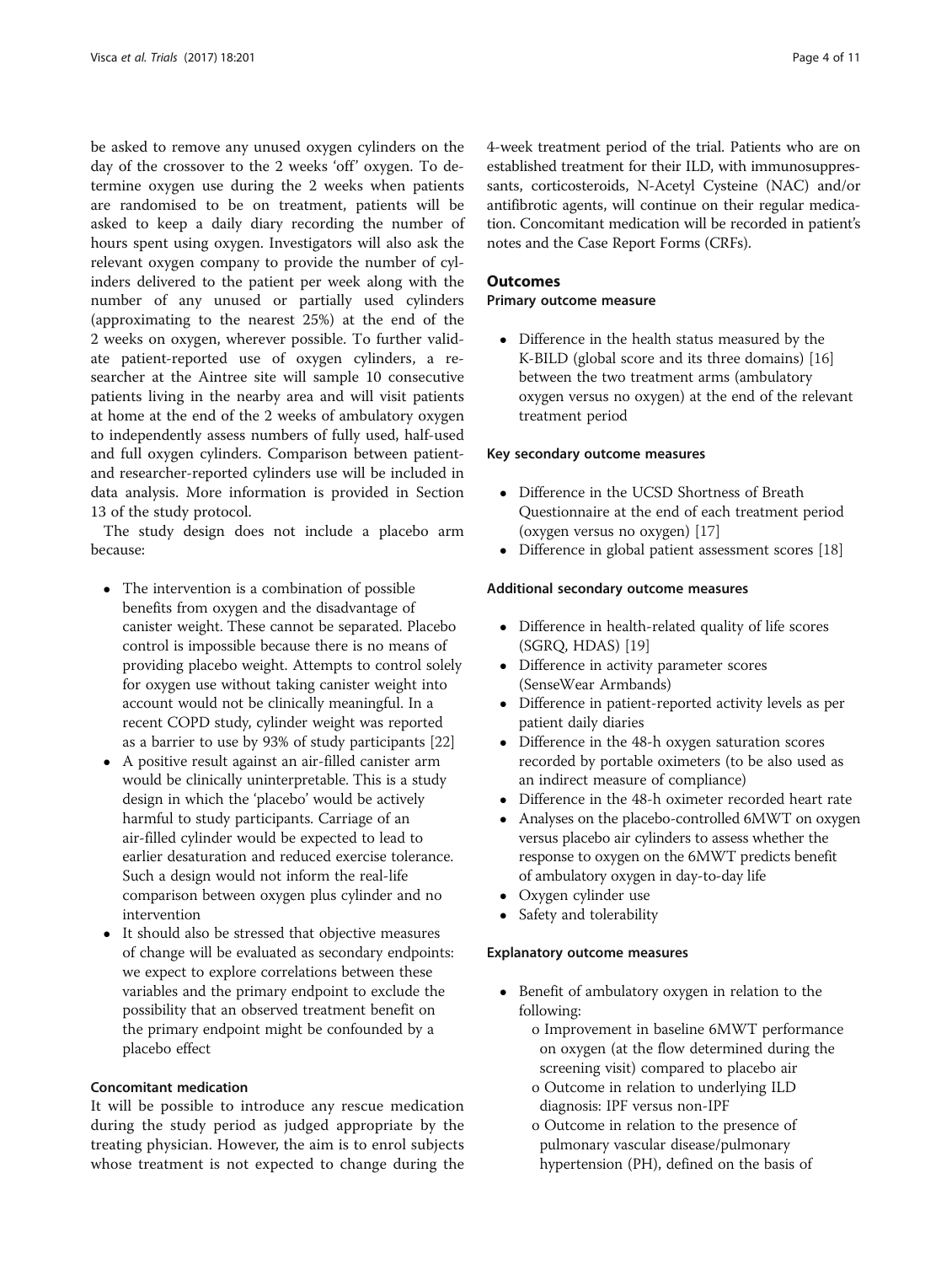baseline echocardiogram (right ventricular systolic pressure (RVSP) >40 mmHg and/or right ventricular (RV) dilatation/reduced function) and/or elevated baseline serum BNP levels

# Qualitative interviews

The use of semistructured interviews in a subset of patients at the end of the study is aimed at identifying patientderived expectations and concerns over the psychological and practical barriers faced when using ambulatory oxygen.

# Participant timeline

The time schedule for the enrolment, interventions and assessments for participants is shown in Additional file [2:](#page-8-0) Figure S1 and in Fig. 1. An indexed Standard Protocol Items: Recommendations for Interventional Trials (SPIRIT) Checklist can be found in Additional file [6.](#page-8-0)

# Assignment of interventions

Randomisation allocation as to the order of treatment will be released using an interactive web-based randomisation system (InForm), set up by Imperial College Clinical Trials Unit (ICTU). Simple, block-method randomisation will be performed to determine the order of treatment.

All study patients will be randomised during baseline visit as follows:

- Randomisation as to the order in which subjects will perform the 6MWT on oxygen versus air. The patients will be blind to the content of the canisters
- Randomisation as to the order in which subjects will have the portable home oxygen versus no oxygen during the first 2 weeks of treatment

|                                                                                                                | Visit 1<br><b>Screening Visit - Week</b><br>$-2$ | Visit 2<br><b>Baseline and</b><br><b>Randomization-Week</b><br>$\Omega$ | Visit 3<br>Crossover Visit-<br>Week 2 | Visit 4<br>Follow up Visit-Week 4 |
|----------------------------------------------------------------------------------------------------------------|--------------------------------------------------|-------------------------------------------------------------------------|---------------------------------------|-----------------------------------|
|                                                                                                                |                                                  |                                                                         |                                       |                                   |
| <b>Informed Consent</b>                                                                                        | x                                                |                                                                         |                                       |                                   |
| Screening                                                                                                      | $\pmb{\times}$                                   |                                                                         |                                       |                                   |
| <b>Eligibility Criteria</b>                                                                                    | X                                                |                                                                         |                                       |                                   |
| <b>Medical and Smoking History</b>                                                                             | $\pmb{\times}$                                   |                                                                         |                                       |                                   |
| Physical Examination (BP, HR, SpO2)                                                                            | X                                                |                                                                         |                                       |                                   |
| <b>Pregnancy test</b>                                                                                          | $\pmb{\times}$                                   |                                                                         |                                       |                                   |
| <b>Concomitant meds review</b>                                                                                 | $\pmb{\times}$                                   | $\pmb{\times}$                                                          | $\pmb{\times}$                        | $\pmb{\times}$                    |
| <b>Inclusion-Exclusion Criteria check</b>                                                                      | $\pmb{\times}$                                   | $\pmb{\times}$                                                          |                                       |                                   |
| Randomization                                                                                                  |                                                  | $\pmb{\times}$                                                          |                                       |                                   |
| <b>Study drug dispensing</b>                                                                                   |                                                  | $\pmb{\times}$                                                          | $\pmb{\times}$                        |                                   |
| Weekly oxygen summary                                                                                          |                                                  |                                                                         | $\pmb{\times}$                        | x                                 |
| Returns from company records                                                                                   |                                                  |                                                                         |                                       | $\mathsf{x}$                      |
| <b>Adverse event checking</b>                                                                                  |                                                  | $\pmb{\times}$                                                          | X<br>$\pmb{\times}$                   | $\pmb{\times}$                    |
| Serum BNP                                                                                                      |                                                  |                                                                         |                                       |                                   |
| Lung function                                                                                                  | x<br>$\pmb{\times}$                              |                                                                         |                                       |                                   |
| Echocardiogram                                                                                                 |                                                  |                                                                         |                                       |                                   |
| <b>Telephone calls</b>                                                                                         | $\pmb{\times}$                                   |                                                                         |                                       |                                   |
| 6 MWT on air and on O2 (Distance,<br>SpO2 and HR before and after, BORG<br>Dyspnea and Fatigue, recovery time) | x<br>$\pmb{\times}$                              | x                                                                       | x                                     | x                                 |
| 6 MWT on O2 versus Placebo<br>Air                                                                              |                                                  | $\pmb{\times}$                                                          |                                       |                                   |
| SenseWear Armband <sup>1</sup>                                                                                 |                                                  | $\pmb{\times}$                                                          | $\pmb{\chi}$                          |                                   |
| Oxymeter <sup>2</sup>                                                                                          |                                                  | $\pmb{\times}$                                                          | $\pmb{\times}$                        |                                   |
| <b>Global Assessment of change</b>                                                                             |                                                  |                                                                         | $\pmb{\times}$                        | $\pmb{\times}$                    |
|                                                                                                                |                                                  | $\pmb{\times}$                                                          | x                                     | $\pmb{\times}$                    |
| Daily questionnaires on air<br>and on Oxygen and Diary of<br><b>Daily Activities</b>                           |                                                  |                                                                         |                                       |                                   |
| <b>K-BILD Questionnaire</b>                                                                                    | $\pmb{\times}$                                   | $\pmb{\times}$                                                          | $\pmb{\times}$                        | $\pmb{\times}$                    |
| <b>UCSD SOBQ Questionnaire</b>                                                                                 |                                                  | $\pmb{\times}$                                                          | $\pmb{\mathsf{x}}$                    | $\pmb{\times}$                    |
| <b>SGRQ and HDAS scores</b>                                                                                    |                                                  | $\pmb{\times}$                                                          | $\pmb{\times}$                        | $\pmb{\times}$                    |
| <b>Protocol deviations</b><br>Semi structured interviews for                                                   | $\pmb{\times}$                                   | $\pmb{\times}$                                                          | $\pmb{\times}$                        | $\pmb{\times}$<br>$\pmb{\times}$  |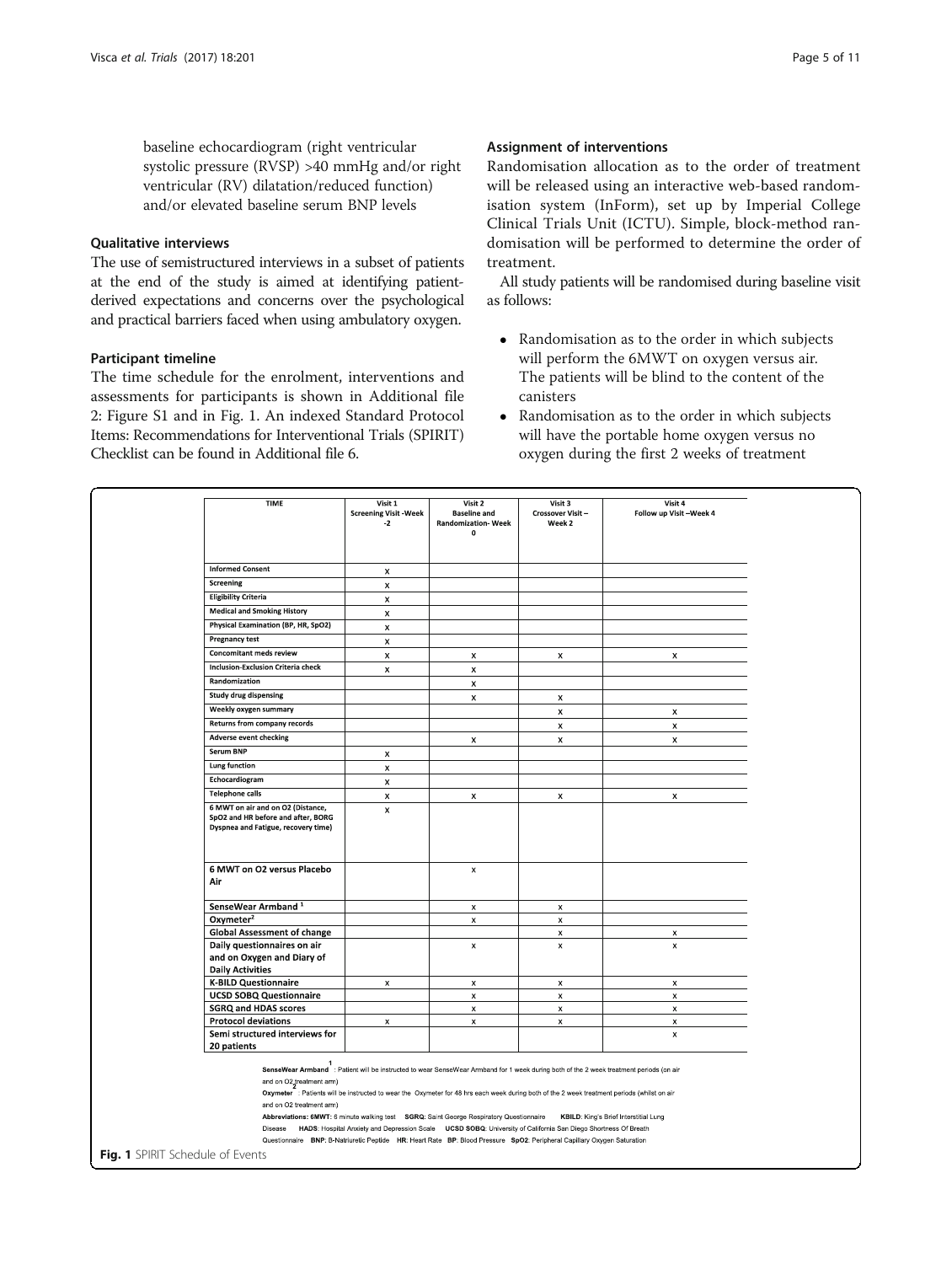# Sample size estimate

As stated above, the primary outcome measure is the difference between the health status score measured by the K-BILD collected after 2 weeks on ambulatory oxygen and the K-BILD collected after 2 weeks on no oxygen. The repeatability of the K-BILD at 2 weeks in patients with stable ILD is high, with an intraclass coefficient for domains and total score of 0.86–0.94 [\[16\]](#page-9-0). This study is powered to detect a difference of 8 units in the K-BILD total score, the minimally clinically important difference (SD, 20), recently estimated [\[23\]](#page-9-0).

We calculated that a sample size of 80 randomised patients would allow 90% power at 5% significance to detect a difference of at least 8 points between the two crossover trial arms, allowing for a 15% dropout rate, in view of the high morbidity/mortality of the disease. This degree of power will also allow us to perform some explanatory subgroup analyses, as out lined above. Although the study is powered to allow a 15% dropout rate, we will make every effort to minimise patient loss and missing data during the trial period [\[24\]](#page-9-0). In order to maximise completeness of data, patients will be called at the end of each week during the trial period. They will be reminded to wear the activity monitor and/or the oximeter for the allocated time, and will be encouraged to continue filling in their daily activity diaries. The software used for power calculations was 'PS Power and Sample Size calculator version 3.0 by William Dupont and Walton Plummer 2009'. For the qualitative component, it is anticipated that a subsample of  $N = 20$  will be adequate to achieve theoretical saturation.

# Data collection and management

# Quality of life/Shortness of Breath Questionnaire data

The primary outcome measurement will be the difference in K-BILD scores on completion of the 2 weeks on ambulatory oxygen compared to no oxygen. All questionnaires will be self-administered during the study visits, and will be completed at baseline and repeated at the follow-up crossover visit after 2 weeks since the baseline visit and at the final follow-up visit at 4 weeks. In addition to the K-BILD, patients will be asked to complete the UCSD SOBQ [\[17](#page-9-0)], a widely validated index, designed to assess activity-related dyspnoea, as well as the global patient assessment of change [[18\]](#page-9-0), the SGRQ [\[19](#page-9-0)] and the HADS, both validated in ILD [\[20\]](#page-9-0).

# Activity assessment

During the second week of each of the 2-week periods of the study treatment, patients will be asked to wear an activity monitor during waking hours, the SenseWear Armband (Bodymedia – Pittsburgh, PA, USA), which measures energy expenditure, daily number of steps, and time spent at different levels of physical activity. SenseWear-derived measurements are sensitive and repeatable in patients with chronic lung disease [\[25, 26](#page-9-0)].

Patients will also be asked to complete a diary of daily activities as measure of physical activity by using a custom designed diary modelled on a modified diary method of Follick et al. [[27](#page-9-0), [28\]](#page-9-0). Participants will be asked to complete this diary at least three times a day, recording the activity undertaken for the majority of each 2-h block, in addition to specifying whether oxygen cylinders were used. In addition, total hours of outings each day will be recorded.

# Oxygen saturation

For 48 h during the second week of each treatment period, patients will also be asked to wear a portable oximeter to assess oxygen saturation for 48 continuous hours. Measures of continuous oxygen saturation will also allow control for self-reported use of ambulatory oxygen.

At the end of each 2-week treatment period, the SenseWear Armbands, the oximeters and the patient diaries will be collected.

# Assessment of compliance of oxygen cylinder use

Oxygen use will be expressed as number of full, half-full and unused cylinders as self-reported by the patient after each of the 2 weeks on oxygen. Patient-reported use will be cross-checked by assessing accountability records provided by the relevant oxygen company, following an agreement that has been put in place.

To validate patient-reported use of oxygen cylinders, a researcher at the Aintree site will sample 10 consecutive patients living in the nearby area. The researcher will visit patients at home at the end of the 2 weeks of ambulatory oxygen to independently assess numbers of fully used, half-used and full oxygen cylinders. Comparison between patient- and researcher-reported cylinders use will be included in data analysis.

Patients will also be asked to fill in a daily oxygen use diary card to write down the time of use of oxygen canisters, and the activity being performed. This will be cross-checked with the continuous oxygen saturation data recorded by the portable oximeter, which patients will be asked to wear for 2 days a week, so as to correlate the two.

# Qualitative assessments

The impact of using ambulatory oxygen will be identified through qualitative semistructured interviews with a purposive sample of 20 patients. The interviews will explore patients' and their informal carers' perspectives on how the ambulatory oxygen has affected their day to day life. The interview will be conducted within 2 weeks of the end of treatment visit. Patients from the RBH site will be approached by a qualitative researcher at the end of treatment visit and asked if they will participate in the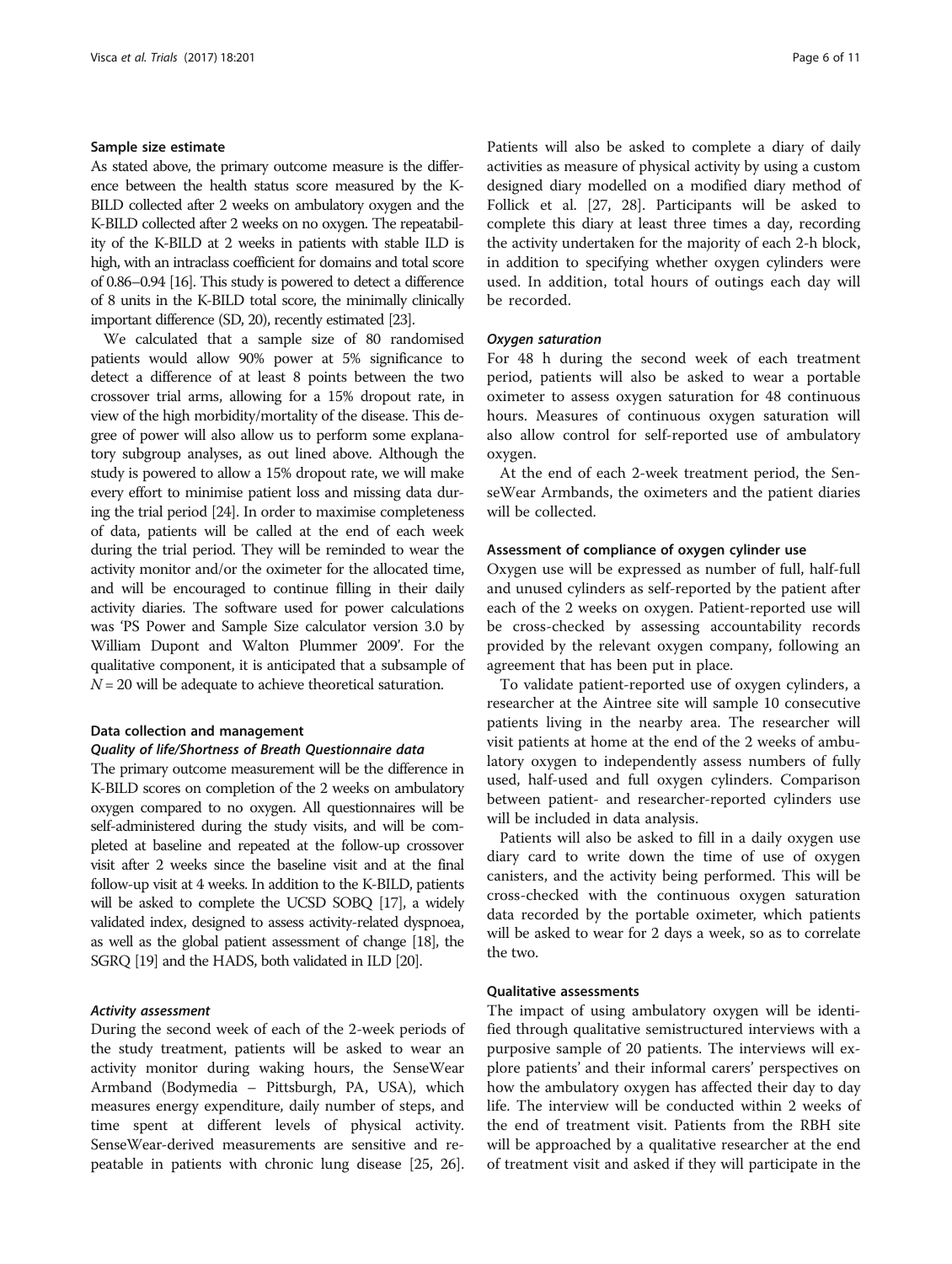qualitative interview (as described in the Patient Information Sheet – Additional file [4\)](#page-8-0). Consent of the patient and carer will be confirmed before proceeding to the interviews at a venue convenient to the patient.

The audio-recorded, semistructured interviews will use a topic guide focussing on practical barriers to optimal oxygen usage, practical, social and psychological difficulties encountered, concerns about dependency, and views on the information required prior to ambulatory oxygen prescription. The interviews will also explore patients' experience of participating in the trial. Field notes will be written after each interview to aid reflexive analytical processes [\[29](#page-10-0)]. These interviews will also allow patients to provide suggestions on how to improve the provision and future design of ambulatory oxygen provision and devices as well as their views on the trial design.

# Safety assessments

Checking for the occurrence of adverse events and clinical endpoints will begin from randomisation and will continue until study completion. At each study visit the investigator or designee will make an assessment of safety and will specifically review the clinical history and investigation findings with regard to the occurrence of adverse events (AEs) or serious adverse events (SAEs). Details of adverse and clinical events will be captured on the trial electronic Case Report Form (eCRF).

# Blood samples

Blood samples will be taken at the start of the 4-week period to evaluate serum BNP levels. All BNP measurements will be performed in the same laboratory at the RBH.

# Health economics

The AmbOx study will include an economic evaluation to assess the cost-effectiveness of ambulatory oxygen use in patients diagnosed with fibrotic ILD compared to no ambulatory oxygen, from the perspective of the NHS. As ambulatory oxygen is not anticipated to have any effect on disease progression in the short term, costs related to unplanned health professional appointments or hospital admissions will not be included. The primary measure of benefit for the economic evaluation will be change in K-BILD score. Quality of life benefits will also be assessed using quality-adjusted life years (QALYs). QALYs will be estimated by synthesising utility values from existing medical literature for health states described by the K-BILD or SGRQ. Discounting will not be applied given the short trial duration. Cost-effectiveness will be expressed as the incremental cost per unit improvement in K-BILD and per QALY gained.

We expect that ambulatory oxygen will allow patients to lead an active and independent life for longer, with a varied set of longer-term benefits, reducing the period of dependency and expensive care packages associated with the final stages of fibrotic ILD, characterised by severely limited mobility. Therefore, future research should consider modelling the longer-term costs and benefits of ambulatory oxygen when sufficient data are available to evidence this potential benefit. The economic evaluation conducted alongside this trial will provide important preliminary guidance on the likely cost-effectiveness of implementing ambulatory oxygen in fibrotic ILD, as well as evidence to support future studies that extrapolate findings to a longer time horizon.

# Discontinuation or withdrawal of study subjects

We do not expect there to be any significant toxicity from the use of ambulatory oxygen. Subjects will be withdrawn from the trial only if they wish to do so, or if they develop an unexpected worsening in their condition which means that they require oxygen at rest. Patients withdrawing from the study will be asked, if willing and whenever possible, to fill in the relevant questionnaires at the end of the 2- and 4-week period, if needed via telephone, so as to be able to compare change in health status and other questionnaire-related outcomes, compared to baseline, against subjects completing the trial.

# Adverse event (AE) and serious adverse event (SAE) reporting

AEs and SAEs will be identified according to standard criteria and will be recorded in the eCRF and reported to the sponsor. Given the nature of the participants' underlying disease, expected AEs and SAEs include disease progression, lower respiratory tract infections, hospitalisation, and death.

# Data management and data checking

Data will be collected on an eCRF system. The InForm system will be used to develop the eCRF and will be designed in accordance with the requirements of the clinical trial protocol and will comply with regulatory requirements. Local personnel will be trained on the In-Form system. Access will be restricted to site personnel, trial managers, trial monitors and the data management team. Personnel will have individual log-on and passwords. It will be the investigator's responsibility to ensure the accuracy of all data entered and recorded in the eCRFs. Trial monitors will check the accuracy of the eCRF data against source documents. It is anticipated that the majority of source data (medical progress notes and letters, tests and investigations) will be filed in the individual patients' medical records. Any deviation from source data being present in the medical notes will be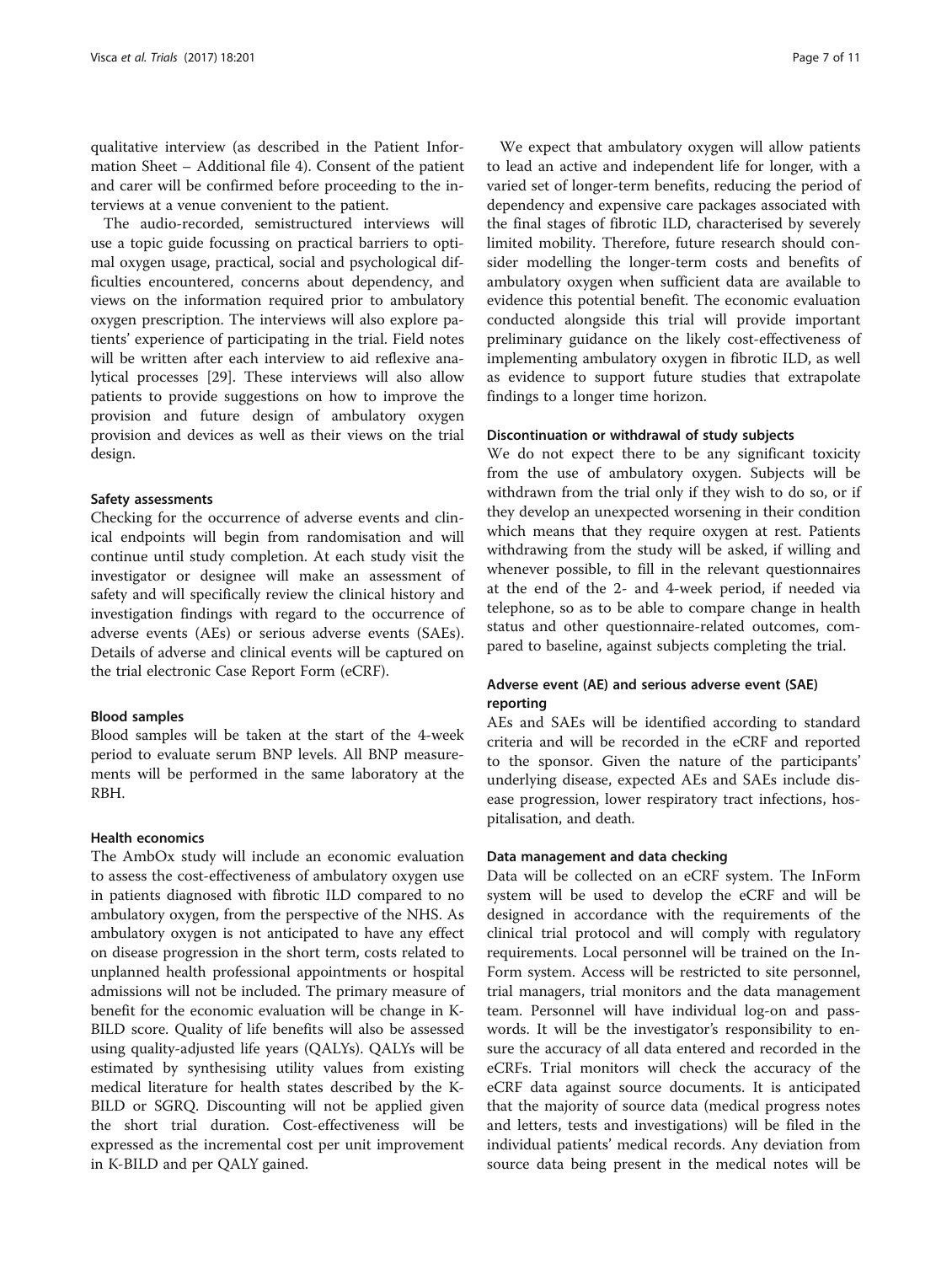identified and documented. The eCRF and source documents must be available at all times for review by the sponsor's clinical trial monitor, auditors and for inspection by the Medicines Health Regulatory Agency. The accuracy of eCRF data will be verified by review of the source documents and details will be provided in the Trial Monitoring Report.

# Statistical analysis

Before starting the data analysis, the level and pattern of the missing data in the baseline variables and outcomes will be established by forming appropriate tables. The likely causes of any missing data will be investigated. This information will be used to determine whether the level and type of missing data have the potential to introduce bias into the analysis results for the proposed statistical methods, or to substantially reduce the precision of estimates related to treatment effects.

The potential effects of performance, attrition and evaluation bias associated with the lack of a placebo arm will be considered. Although we are not able to fully exclude bias in the patient-reported outcomes, this will be minimised by exploring correlations between the primary endpoint and secondary outcomes, including analysis of SenseWear Armband activity monitors, to assess the possibility that a placebo effect is associated with evaluation bias. Attrition bias should be minimised by the fact that there will be no change in dosing for the duration of the trial, and we do not expect there to be any toxicity from the use of ambulatory oxygen. Subjects will be withdrawn from the trial only if they wish to do so or because of disease progression and the development of hypoxia at rest. We do not expect there to be any bias in the background provision of care (performance bias) depending on use or not of oxygen, as patients enrolled into the trial will be those not expected to change their treatment for the duration of the study.

Although we will not adjust for baseline K-BILD score in the primary analysis, secondary analyses using the K-BILD filled in at baseline visit (week 0) as a covariate, or mean of the K-BILD score at screening visit (week −2) and at baseline visit (week 0) will be considered.

# Primary outcome measure

 The primary outcome will be the difference in K-BILD score on oxygen compared to no oxygen. We will use a generalised linear model with the difference in health status as the independent variable and treatment sequence as a covariate. If the assumption of the mixed model is not met, data will be either log-transformed and/or other

nonparametric methods will be considered. Any adjusted analyses will be performed as secondary sensitivity analysis including adjusting for any covariate that is itself linked to the primary outcome (see below)

- Analysis of the primary outcome will be by intentionto-treat. The data will be analysed according to the initial randomisation groups irrespective of subsequent withdrawals. However, should there be a sizeable frequency of protocol variation, per protocol analysis will also be performed
- The hypothesis to be tested is that ambulatory oxygen improves health status compared to no treatment. The study will be considered positive if statistical significance at the level of 0.05 (two-tailed) is achieved
	- o Sensitivity analyses will include adjustment for any covariates linked to the primary outcome. These may include baseline K-BILD measurement, age, gender, smoking history, Body Mass Index (BMI), ILD severity as measured by the Composite Physiologic Index (CPI), presence of PH as measured by echo, baseline BNP levels, etc.
	- o Patient-reported consumption of oxygen cylinders will also be factored in as a covariate. Its validity will be checked against oxygen company-reported cylinder consumption wherever possible, and, in a subgroup of patients, by direct observation by clinical nurse specialist (CNS) home visits (Aintree centre)
	- o To assess the relationship between the response to supplemental oxygen measured with a series of parameters during the placebo air versus oxygen 6MWT and the benefit seen in day-today life with ambulatory oxygen, to identify any baseline predictors of responsiveness. These parameters will be included in the statistical model as fixed- effect variables. Possible 6MWT predictors to be analysed will include area under the curve of oxygen saturation, walked distance, maximum/minimum and mean heart rate, end-test dyspnoea, end-test oxygen saturation, end-test heart rate, and recovery times to baseline dyspnoea, heart rate and saturation
	- o Exploratory sensitivity analyses of the effects of ambulatory oxygen will be conducted in predefined subgroups, including:
		- IPF versus non-IPF
		- Patients with and without evidence of PH
	- Patients stopping and not stopping during the baseline 6MWT on air
- STATA software will be used for statistical analysis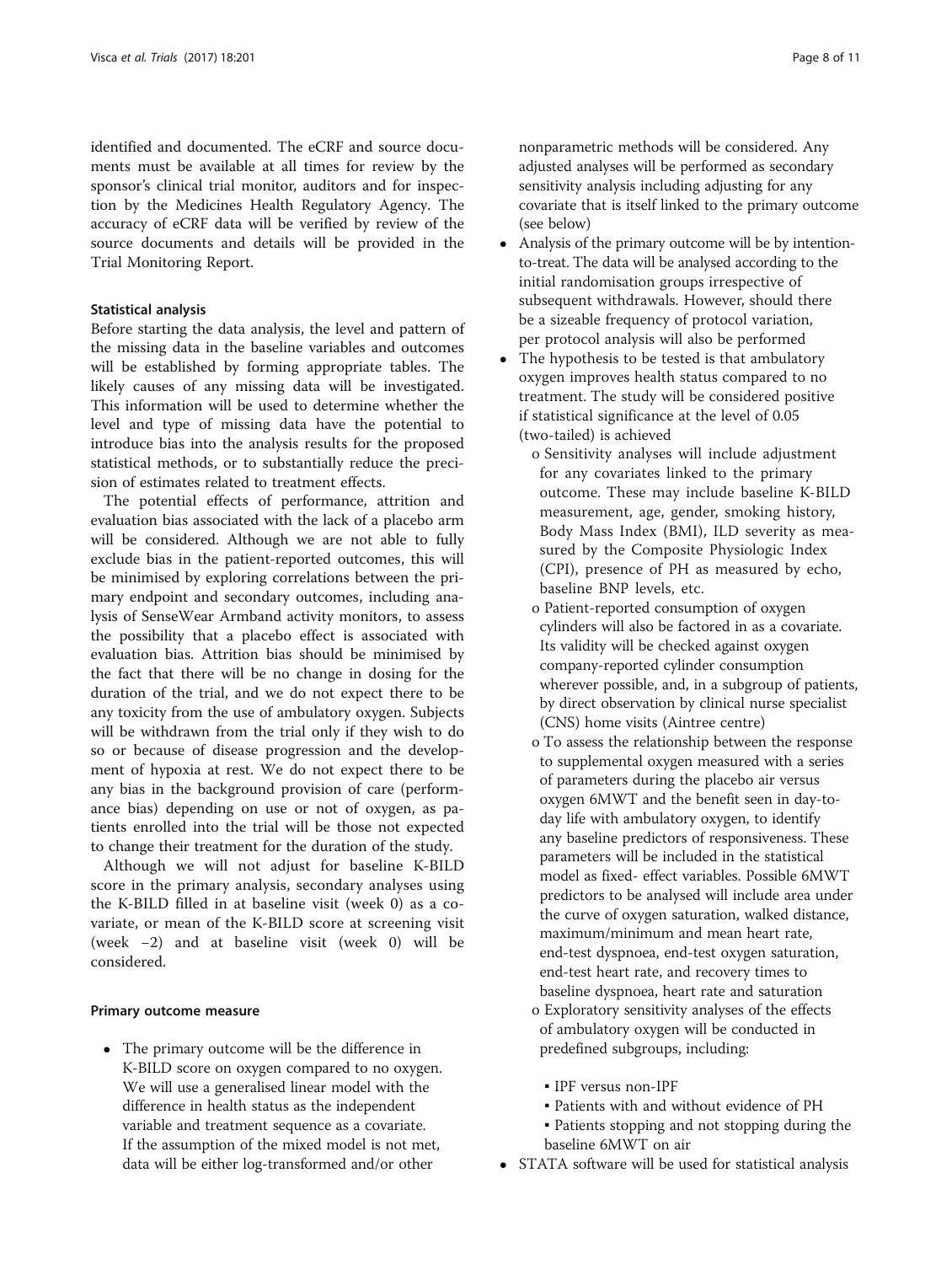# <span id="page-8-0"></span>Secondary outcomes

 Comparison of differences in secondary outcome measures on and off ambulatory oxygen treatment, will be performed by similar methods as for the primary outcome

# Qualitative interview analysis

Interviews will be transcribed verbatim, checked and anonymised. Transcripts will be analysed thematically using a framework approach [[30\]](#page-10-0). NVivo 10 software (QSR International Pty Ltd., [www.qsrinternational.com](http://www.qsrinternational.com)) will be used to manage and index the data prior to charting, mapping and interpretation. Framework analysis provides a systematic approach to analysis useful for applied qualitative research and enhances visibility of analysis for policy-makers and practitioners. Further, it is particularly useful for linking qualitative to quantitative data. This would facilitate a mixed-methods analysis of the broader dataset, thus providing comprehensiveness and greater knowledge yield [\[31, 32](#page-10-0)], making best use of the data collected.

# Patient public involvement: patient/carer focus group

Patients and carers living with ILD who are not participating to the study will be invited to participate to a focus group to provide patient and carer perspectives on a sample of the anonymised interview transcripts and their interpretation of the analysis.

# Interim analyses

There will be no formal interim analysis as the study duration is short, and we do not expect any significant undesirable outcomes. A regular review of safety data will be conducted to monitor the safety of patients in the trial. A Data Monitoring Committee (DMC) will follow number of deaths, early discontinuation due to AEs and SAEs in an unblinded fashion. A planned DMC meeting will be held to review all available data twice yearly.

# End of study

The final study visit will be the one at the end of the second of the 2-week study periods The trial will formally end when the final subject completes their week-4 visit.

Data from the study will be published in abstract form at international meetings and will be submitted for publication in a peer-reviewed journal and will be reported to the study funder.

# **Discussion**

Fibrotic lung diseases are an important cause of morbidity and mortality, with a devastating impact on quality of life. With currently available treatments providing only

partial effectiveness and often, at best, stability of disease, interventions to improve day-to-day quality of life are crucial in this group of patients. This trial will be the first to prospectively assess the impact of ambulatory oxygen in patients with fibrotic ILD and to explore the outcomes for which it is most effective, the predictors of benefit and the variables/patient characteristics associated with lack of response. This study will form an essential precursor to the development of ILD-specific guidelines on ambulatory oxygen use. Ultimately, if proven to be effective and cost-effective, the appropriate prescription and use of ambulatory oxygen should lead to prolonged patient independence and mobility, allowing maintenance of fitness levels and of active roles in daily life, with increased psychological and physical wellbeing, as well as potentially reduced health-related costs.

## Trial status

Recruitment to AmbOx began in August 2014. The trial is currently actively recruiting in the UK.

# Additional files

| <b>Additional file 1:</b> AmbOx protocol v3.0. (PDF 440 kb)                                        |
|----------------------------------------------------------------------------------------------------|
| <b>Additional file 2: Figure S1.</b> Flow diagram. (PPTX 269 kb)                                   |
| <b>Additional file 3:</b> Patient Information Sheet: Version 3.0, 1 December 2014.<br>(DOC 337 kb) |
| <b>Additional file 4:</b> Informed Consent Form: Version 3.0, 1 December<br>2014. (DOC 32 kb)      |
| <b>Additional file 5:</b> Exclusion criteria. (DOCX 15 kb)                                         |
| <b>Additional file 6:</b> SPIRIT Checklist. (DOC 123 kb)                                           |

#### Abbreviations

ILD: Interstitial lung disease; K-BILD: King's Brief Interstitial Lung Disease Questionnaire; SaO<sub>2</sub>: oxygen saturation; SGRQ: St. George's Respiratory Questionnaire; UCSD SOBQ: San Diego Shortness of Breath Questionnaire.

#### Acknowledgements

Members of the DMC: Joanna Porter, chair, Sunita Rehal (independent statistician), John S Wort.

Members of the TSC: Stephen Durham, Vicky Tsipouri, Ira Jakupovic, Elisabetta Renzoni, Dina Visca, Voon Ong, Arnab Datta.

We thank John Tayu Lee for providing input in to the design of the economic evaluation component of the study. We also thank the RBH Research and Finance Office for their help in organising and supporting the infrastructure needed for the study, in particular Patrick Petterson and Alla Kashif. The AmbOx study is funded in full by the Research for Patient Benefit Programme National Institute for Health Research (Ref: PB-PG-0712-28073). The funder has no role in the trial design, collection, management, analysis or interpretation of data, writing of reports or submission for publication. Additional infrastructure support for the study is being provided by the Royal Brompton NIHR-funded Biomedical Research Unit. The views and opinions expressed therein are those of the authors and do not necessarily reflect those of the NIHR.

# Funding

The trial is funded in full by the Research for Patient Benefit Programme of the National Institute for Health Research (Ref: PB-PG-0712-28073). Funding approval was obtained following external peer reviews (competition 19 of the NIHR RfPB Programme).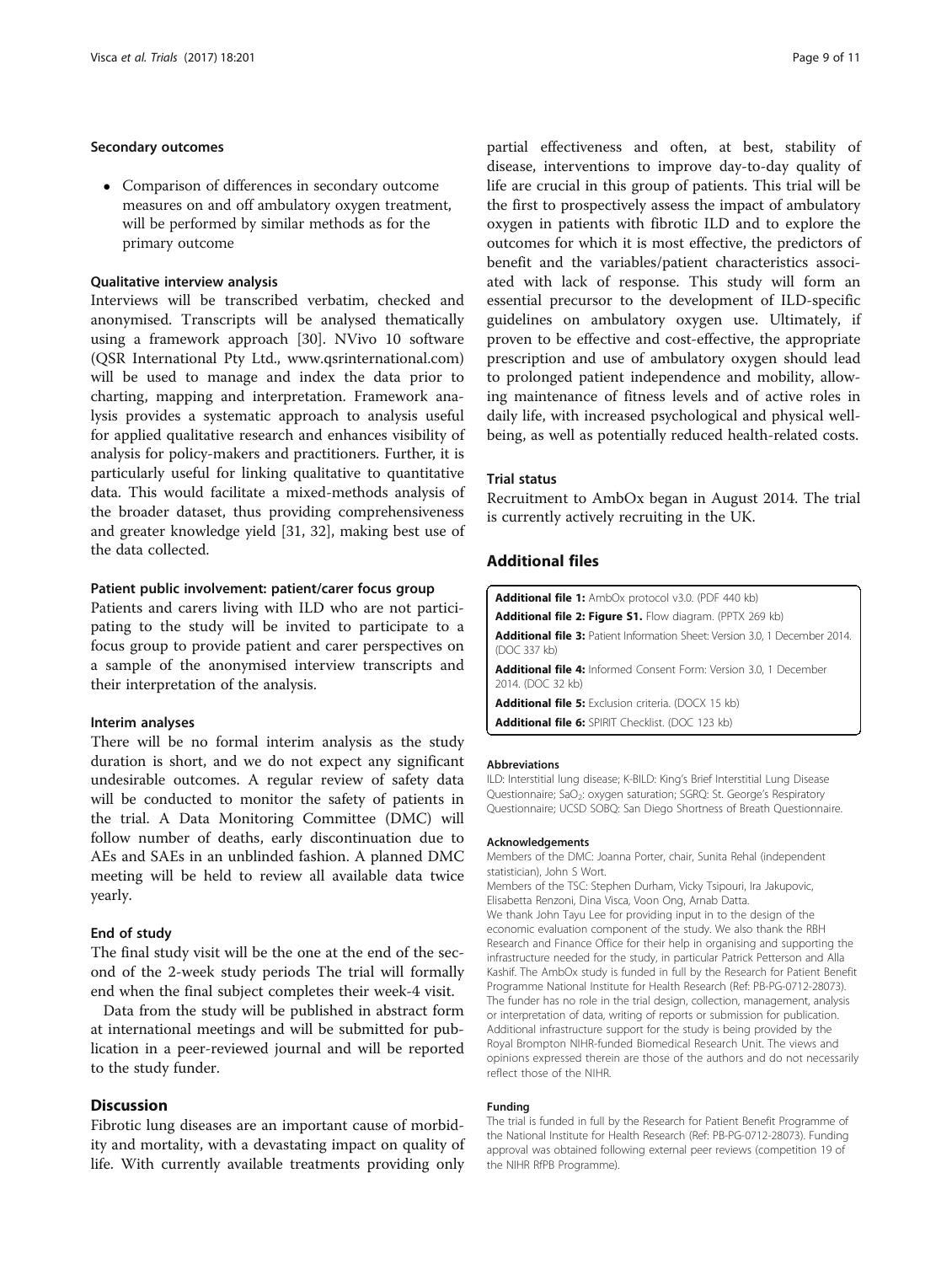# <span id="page-9-0"></span>Availability of data and materials

Not applicable, as data not yet available.

#### Authors' contributions

All authors meet the ICMJE criteria for authorship. All authors were involved in the study conception and design, which is led by ER. VT, DV, LGS and HA are involved in trial management. DV, LM, LGS, AF, EL and HA will perform study recruitment. PS, WB PC, AUW and ER have overseen development of the statistical analysis plan. JW guided the proposed economic evaluation. All authors provided final approval to submit the manuscript.

#### Competing interests

The authors declare that they have no competing interests.

#### Consent for publication

Not applicable.

# Ethics approval and consent to participate

The study conduct will comply with all relevant laws of the EU and all relevant laws and statutes of the UK including, but not limited to, the Human Rights Act 1998, the Data Protection Act 1998, the Medicines Act 1968, the Medicines for Human Use (Clinical Trial) Regulations 2004, and with all relevant guidance relating to medicines and clinical studies from time to time in force including, but not limited to, the ICH GCP, the World Medical Association Declaration of Helsinki entitled 'Ethical Principles for Medical Research Involving Human Patients' (2008 Version), the NHS Research Governance Framework for Health and Social Care (Version 2, April 2005). The study was approved on by the UK Medicines and Healthcare Regulatory Agency (Ref: 21268/0218/001-0001 – EUDRACT 2013-004355-20 – Protocol Number 2013OE005B) on 14 March 2014, in compliance with the European Clinical Trials Directive and the Medicines for Human Use (Clinical Trials) Regulations 2004 and its subsequent amendments. The study was provided with ethical approval by the NRES Committee London Westminster (Ref: 14/LO/0258) on 20 March 2014.

Consent to enter this study will be obtained after a full account has been provided of its nature, purpose, risks, burdens and potential benefits, with verbal and written explanation (Additional files [3](#page-8-0) and [4](#page-8-0)) and after the patient has had the opportunity to consider whether to join the study.

#### Trial sponsor

Royal Brompton and Harefield NHS Foundation Trust, Sydney Street, London, SW3 6NP, United Kingdom.

# Publisher's Note

Springer Nature remains neutral with regard to jurisdictional claims in published maps and institutional affiliations.

#### Author details

<sup>1</sup>Interstitial Lung Disease Unit, Royal Brompton Hospital, Imperial College, London, UK. <sup>2</sup>NIHR Respiratory Biomedical Research Unit, Royal Brompton Hospital, Sydney Street, London, UK. <sup>3</sup>Department of Public Health and Primary Care, University of Cambridge, Cambridge, UK. <sup>4</sup>Department of Occupational and Environmental Medicine, Royal Brompton Hospital and Imperial College (NHLI), London, UK. <sup>5</sup>Health Economics Group, Norwich Medical School, University of East Anglia, Norwich, UK. <sup>6</sup>Bristol Interstitial Lung Disease (BILD) Service, Southmead Hospital, Bristol, UK. <sup>7</sup>Aintree Chest Centre, University Hospital Aintree, Lower Lane, Liverpool, UK. <sup>8</sup>Department of Respiratory Medicine, Surgery and Neurosciences, University of Siena, Siena, Italy.

# Received: 20 September 2016 Accepted: 22 March 2017 Published online: 28 April 2017

# References

- 1. Nishiyama O, Taniguchi H, Kondoh Y, Kimura T, Ogawa T, Watanabe F, et al. Health-related quality of life in patients with idiopathic pulmonary fibrosis. What is the main contributing factor? Respir Med. 2005;99(4):408–14.
- ATS Committee on Proficiency Standards for Clinical Pulmonary Function Laboratories. ATS statement: guidelines for the six-minute walk test. Am J Respir Crit Care Med. 2002;166:111-117.
- 3. Wells AU, Hansell DM, Rubens MB, Cailes JB, Black CM, du Bois RM. Functional impairment in lone cryptogenic fibrosing alveolitis and fibrosing alveolitis associated with systemic sclerosis: a comparison. Am J Respir Crit Care Med. 1997;155(5):1657–64.
- 4. Risk C, Epler GR, Gaensler EA. Exercise alveolar-arterial oxygen pressure difference in interstitial lung disease. Chest. 1984;85(1):69–74.
- 5. Weitzenblum E, Ehrhart M, Rasaholinjanahary J, Hirth C. Pulmonary hemodynamics in idiopathic pulmonary fibrosis and other interstitial pulmonary diseases. Respiration. 1983;44(2):118–27.
- 6. Charlie S, Highland KB. Pulmonary hypertension in interstitial lung disease. Curr Opin Pulm Med. 2005;11:452–5.
- 7. Eaton T, Young P, Milne D, Wells AU. Six-minute walk, maximal exercise tests: reproducibility in fibrotic interstitial pneumonia. Am J Respir Crit Care Med. 2005;171:1150–7.
- 8. Lama VN, Flaherty KR, Toews GB, Colby TV, Travis WD, Long Q, et al. Prognostic value of desaturation during a 6-minute Walk Test in idiopathic interstitial pneumonia. Am J Respir Crit Care Med. 2003;168:1084–90.
- 9. Bye PT, Anderson SD, Woolcock AJ, Young IH, Alison JA. Bicycle endurance performance of patients with interstitial lung disease breathing air and oxygen. Am Rev Respir Dis. 1982;126(6):1005–12.
- 10. Visca D, Montgomery A, de Lauretis A, Sestini P, Soteriou H, Maher TM, et al. Ambulatory oxygen in interstitial lung disease. Eur Respir J. 2011;38(4):987–90.
- 11. Frank RC, Hicks S, Duck AM, Spencer L, Leonard CT, Barnett E. Ambulatory oxygen in idiopathic pulmonary fibrosis: of what benefit? Eur Respir J. 2012;40(1):269–70.
- 12. Nishiyama O, Miyajima H, Fukai Y, Yamazaki R, Satoh R, Yamagata T, et al. Effect of ambulatory oxygen on exertional dyspnoea in IPF patients without resting hypoxemia. Respir Med. 2013;107(8):1241–6.
- 13. Troy L, Young I, Munoz P, Taylor N, Webster S, Lau E, et al. Does supplemental oxygen increase exercise endurance in patients with idiopathic pulmonary fibrosis? Respirology. 2014;19:95.
- 14. Sharp C, Adamali H, Millar AB. Ambulatory and short-burst oxygen for interstitial lung disease. Cochrane Database Syst Rev. 2016;7, CD011716.
- 15. Hardinge M, Suntharalingam J, Wilkinson T, British Thoracic Society. Guideline update: The British Thoracic Society Guidelines on home oxygen use in adults. Thorax. 2015;70(6):589–91.
- 16. Patel AS, Siegert RJ, Brignall K, Gordon P, Steer S, Desai SR, et al. The development and validation of the King's Brief Interstitial Lung Disease (K-BILD) health status questionnaire. Thorax. 2012;67(9):804–10.
- 17. Eakin EG, Resnikoff PM, Prewitt LM, Ries AL, Kaplan RM. Validation of a new dyspnoea measure: the UCSD shortness of breath questionnaire. Chest. 1998;113:619–24.
- 18. Jaeschke R, Singer J, Guyatt GH. Measurement of health status. Ascertaining the minimal clinically important difference. Control Clin Trials. 1989;10(4):407–15.
- 19. Jones PW, Quirk FH, Baverstock CM. The St. George's Respiratory Questionnaire. Resp Med. 1991;85(Suppl B):25–31.
- 20. Zigmond AS, Snaith RP. The Hospital Anxiety and Depression Scale. Acta Psychiatr Scand. 1983;67:361–70.
- 21. Borg GA. Psychophysical basis of perceived exertion. Med Sci Sports Exerc. 1982;14:377–81.
- 22. Arnold E, Bruton A, Donovan-Hall M, Fenwick A, Dibb B, Walker E. Ambulatory oxygen: why do COPD patients not use their portable systems as prescribed? A qualitative study. BMC Pulm Med. 2011;11:9.
- 23. Patel AS, Siegert RJ, Keir GJ, Bajwah S, Barker RD, Maher TM, et al. The minimal important difference of the King's Brief Interstitial Lung Disease Questionnaire (K-BILD) and forced vital capacity in interstitial lung disease. Respir Med. 2013;107(9):1438–43.
- 24. Little RJ, D'Agostino R, Cohen ML, Dickersin K, Emerson SS, Farrar JT, Frangakis C, Hogan JW, Molenberghs G, Murphy SA, Neaton JD, Rotnitzky A, Scharfstein D, Shih WJ, Siegel JP, Stern H. The prevention and treatment of missing data in clinical trials. N Engl J Med. 2012;367(14):1355–60.
- 25. Hill K, Dolmage TE, Woon L, Goldstein R, Brooks D. Measurement properties of the SenseWear armband in adults with chronic obstructive pulmonary disease. Thorax. 2010;65(6):486–91.
- 26. Rabinovich RA, Louvaris Z, Raste Y, Langer D, Van Remoortel H, Giavedoni S, et al. PROactive Consortium. Validity of physical activity monitors during daily life in patients with COPD. Eur Respir J. 2013;42(5):1205–15.
- 27. Follick M, Ahem D, Laser-Wolston N. Evaluation of a daily activity diary for chronic pain patients. Pain. 1984;19:373–82.
- 28. Moore R, Berlowitz D, Denehy L, Jackson B, McDonald CF. Comparison of pedometer and activity diary for measurement of physical activity in chronic obstructive pulmonary disease. J Cardiopulm Rehabil Prev. 2009;29(1):57–61.